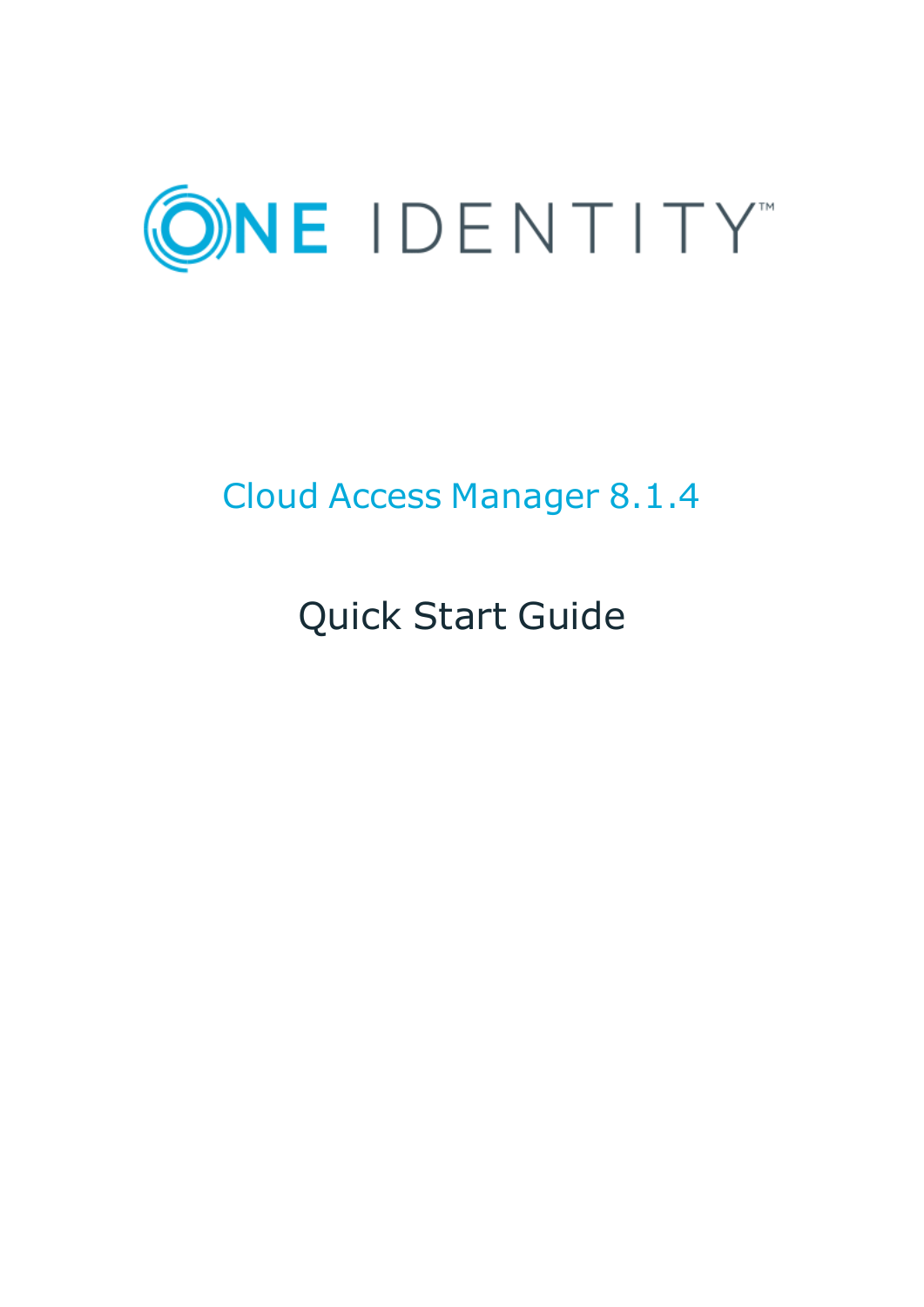### **Copyright 2018 One Identity LLC.**

### **ALL RIGHTS RESERVED.**

This guide contains proprietary information protected by copyright. The software described in this guide is furnished under a software license or nondisclosure agreement. This software may be used or copied only in accordance with the terms of the applicable agreement. No part of this guide may be reproduced or transmitted in any form or by any means, electronic or mechanical, including photocopying and recording for any purpose other than the purchaser's personal use without the written permission of One Identity LLC .

The information in this document is provided in connection with One Identity products. No license, express or implied, by estoppel or otherwise, to any intellectual property right is granted by this document or in connection with the sale of One Identity LLC products. EXCEPT AS SET FORTH IN THE TERMS AND CONDITIONS AS SPECIFIED IN THE LICENSE AGREEMENT FOR THIS PRODUCT, ONE IDENTITY ASSUMES NO LIABILITY WHATSOEVER AND DISCLAIMS ANY EXPRESS, IMPLIED OR STATUTORY WARRANTY RELATING TO ITS PRODUCTS INCLUDING, BUT NOT LIMITED TO, THE IMPLIED WARRANTY OF MERCHANTABILITY, FITNESS FOR A PARTICULAR PURPOSE, OR NON-INFRINGEMENT. IN NO EVENT SHALL ONE IDENTITY BE LIABLE FOR ANY DIRECT, INDIRECT, CONSEQUENTIAL, PUNITIVE, SPECIAL OR INCIDENTAL DAMAGES (INCLUDING, WITHOUT LIMITATION, DAMAGES FOR LOSS OF PROFITS, BUSINESS INTERRUPTION OR LOSS OF INFORMATION) ARISING OUT OF THE USE OR INABILITY TO USE THIS DOCUMENT, EVEN IF ONE IDENTITY HAS BEEN ADVISED OF THE POSSIBILITY OF SUCH DAMAGES. One Identity makes no representations or warranties with respect to the accuracy or completeness of the contents of this document and reserves the right to make changes to specifications and product descriptions at any time without notice. One Identity does not make any commitment to update the information contained in this document.

If you have any questions regarding your potential use of this material, contact:

One Identity LLC. Attn: LEGAL Dept 4 Polaris Way Aliso Viejo, CA 92656

Refer to our Web site ([http://www.OneIdentity.com](http://www.oneidentity.com/)) for regional and international office information.

### **Patents**

One Identity is proud of our advanced technology. Patents and pending patents may apply to this product. For the most current information about applicable patents for this product, please visit our website at [http://www.OneIdentity.com/legal/patents.aspx](http://www.oneidentity.com/legal/patents.aspx).

#### **Trademarks**

One Identity and the One Identity logo are trademarks and registered trademarks of One Identity LLC. in the U.S.A. and other countries. For a complete list of One Identity trademarks, please visit our website at [www.OneIdentity.com/legal](http://www.oneidentity.com/legal). All other trademarks are the property of their respective owners.

#### **Legend**

- **WARNING: A WARNING icon indicates a potential for property damage, personal injury, or death.**
- **CAUTION: A CAUTION icon indicates potential damage to hardware or loss of data if instructions are not followed.**
- IMPORTANT, NOTE, TIP, MOBILE, or VIDEO: An information icon indicates supporting Œ information.

Cloud Access Manager Quick Start Guide Updated - November 2018 Version - 8.1.4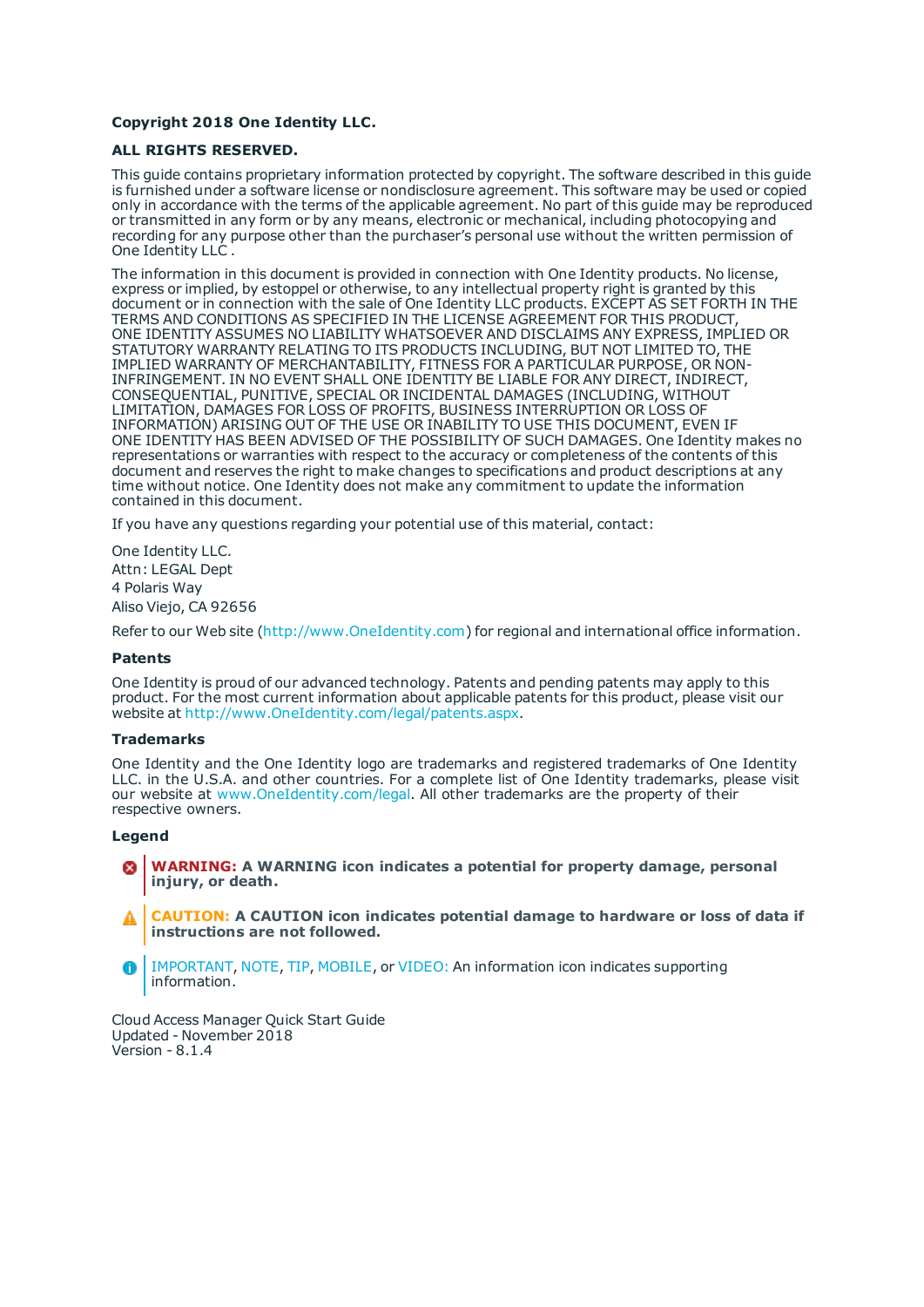# **Contents**

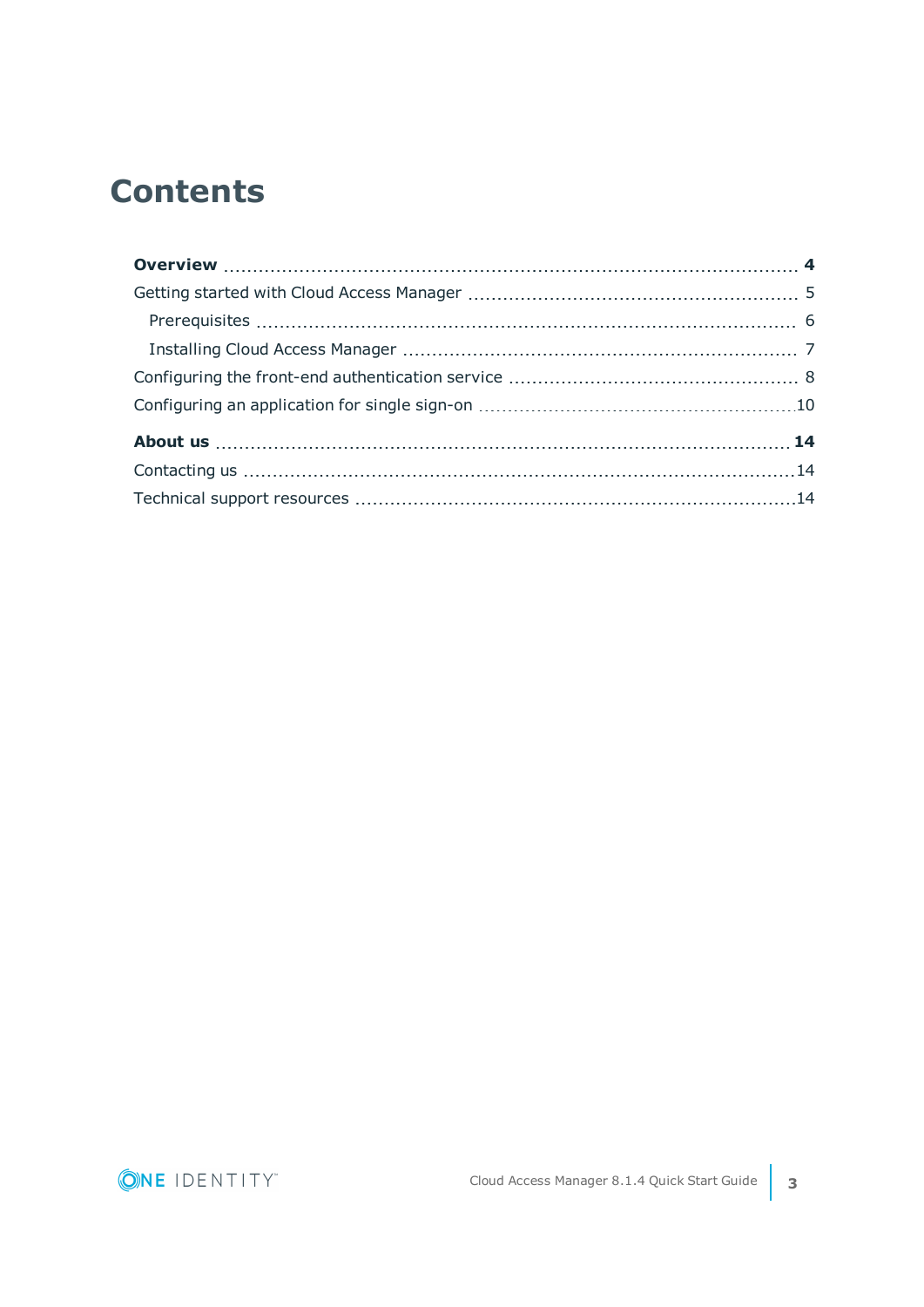## **Overview**

<span id="page-3-0"></span>For medium and large organizations, the proliferation of user accounts is a huge problem. As the number of line-of-business applications increases, the number of usernames and passwords that your staff are compelled to remember escalates to unmanageable levels. Over recent years the adoption of multi-tenant Software-as-a-Service (SaaS) has made the problem worse not better with each cloud application effectively managing its own independent user identity silo. The problem does not stop there, for every new user granted access to required resources a whole host of user accounts must be set up, one for each application. The cost of creating and managing these application accounts and the risk of authorization creep is significant. As the administrative processes required to manage application accounts for each individual become more time-consuming and complex, errors inevitably creep in and vulnerabilities to social engineering attacks and other such threats are introduced.

With Cloud Access Manager, whether your applications are hosted on your internal private network or in the cloud, your employees, partners, and customers require only a single username and password to gain secure access to their resources. In addition, if you demand stronger authentication, you can configure Cloud Access Manager to require a onetime-password (OTP). Users can access all of their applications through an easy-to-use, customizable application portal. You do not have to set up new user accounts across a range of applications every time you hire someone new, Cloud Access Manager will handle it all for you, creating user accounts as required.

The use of passwords to authenticate individuals is a trade-off between usability and security. If someone discovers a password by social engineering, network sniffing, shoulder surfing, keylogging or brute-force your business secrets and sensitive data are there for the taking. Because users only need to remember a single password there is no need for them to write their application passwords down, remember them, or even type them in. So, the vulnerability from this type of attack is greatly reduced. Because Cloud Access Manager only creates application accounts as needed with strong, hard-to-guess passwords, attackers do not have the easy option of compromising newly-created accounts with default initial passwords.

Cloud Access Manager delivers real productivity gains to your users while minimizing the effort needed to control access to your on-premise applications and cloud service accounts:

• Password wallet and identity federation functions provide your users with the convenience of Single Sign-On (SSO) to all applications, whether they run on your private network, or in the public cloud.



**4**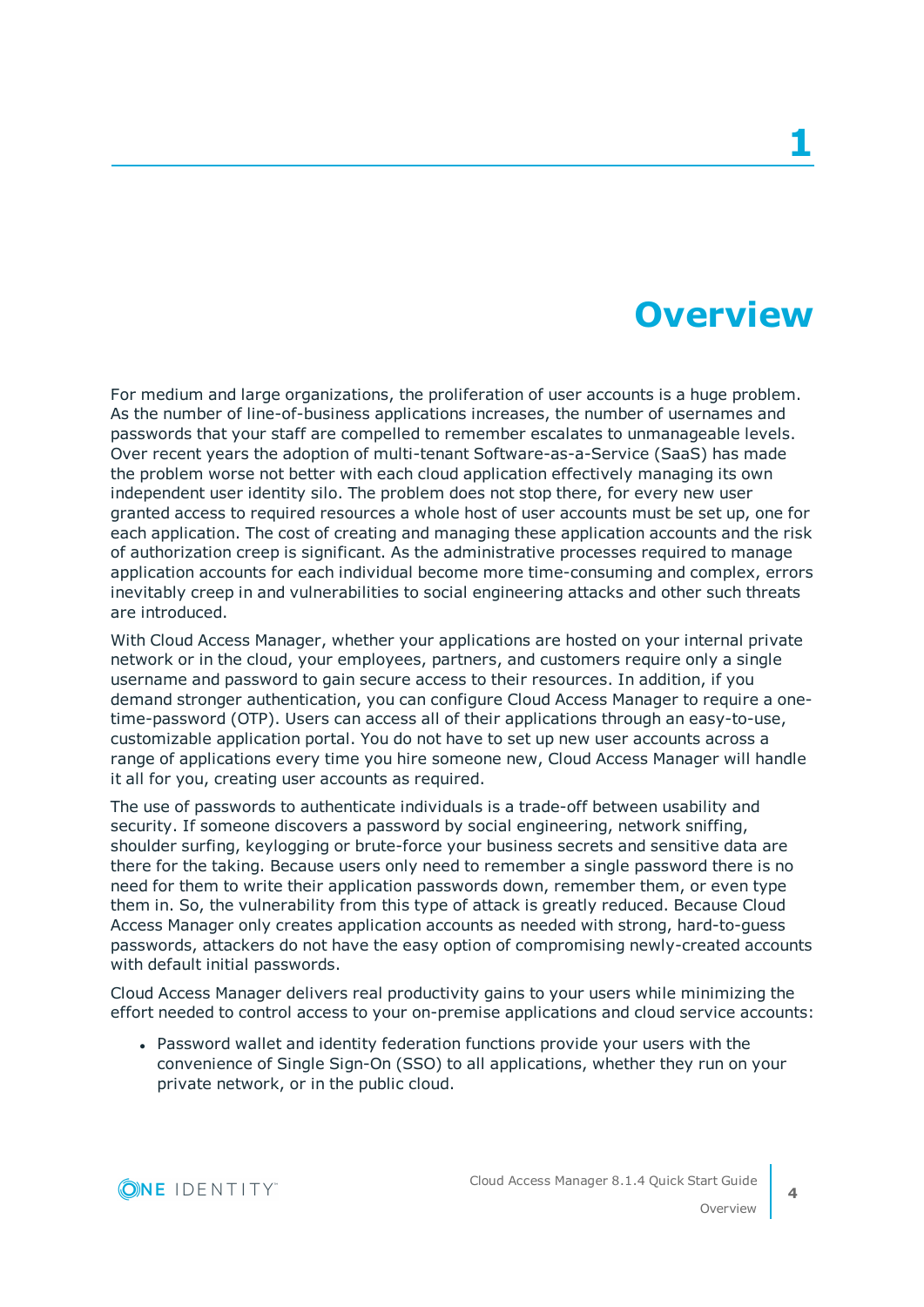- Cloud Access Manager provides web access management functionality using its web proxy technology allowing you to securely expose your internal web applications to external users.
- An easy-to-use, customizable application portal provides your users with a convenient launchpad, allowing them to see, and navigate to the applications they are permitted to access.
- Identity federation with home realm discovery allows you to grant access to users in other forests within your own organization and external organizations.
- For extra security you can configure Cloud Access Manager to require a one-time passcode generated by an authentication token, or an X.509 certificate stored on a client computer or smart card.
- Just-in-time provisioning means that your users get access to the applications they need, when they need them and not before, giving you cost savings in license seats while at the same time reducing the administrative burden of application account provisioning.
- High availability deployment options provide continuity of service and scalability to millions of users.

## <span id="page-4-0"></span>**Getting started with Cloud Access Manager**

- [Prerequisites](#page-5-0)
- [Installing](#page-6-0) Cloud Access Manager

This guide takes you through the steps required to deploy a demonstration Cloud Access Manager environment on a single host. When completed, we will use the environment to demonstrate the Single Sign-On (SSO) capability of Cloud Access Manager to One Identity Active Roles using Integrated Windows Authentication (IWA).

NOTE: One Identity Active Roles is a separate product, refer to Œ [https://www.oneidentity.com/products/active-roles/](https://www.quest.com/products/active-roles/) for further information.

To add SSO to additional applications, for example Google Apps service using SAML Authentication, please refer to the *One Identity Cloud Access Manager Configuration Guide*. We recommend that this installation is performed within your local network on an Active Directory member server.

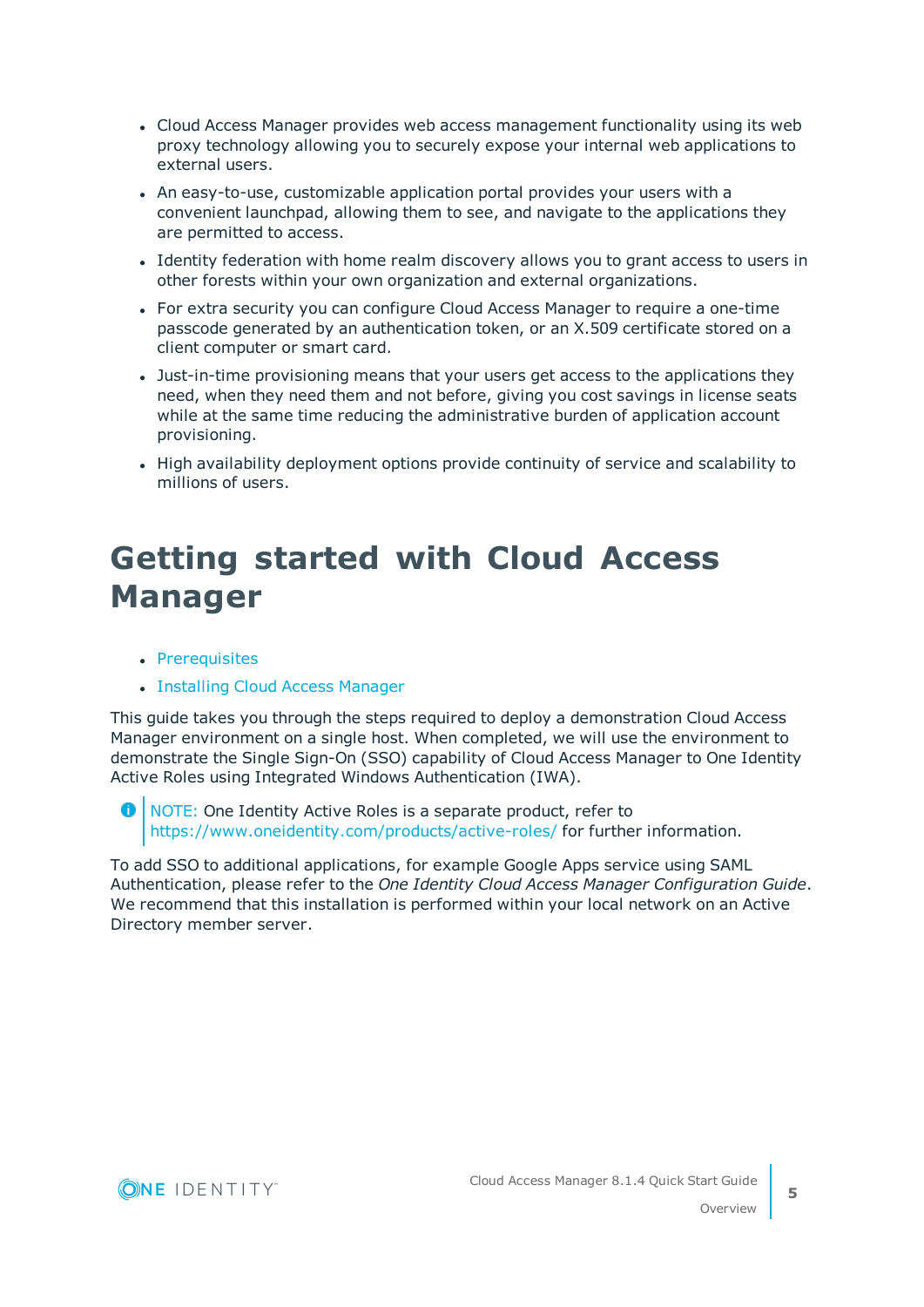| <b>ONE IDENTITY</b> Cloud Access Manager Application Portal |                                                                                                                                                                                           |                                                                                                                  |                                                                                           |                                                                                                                                | O Navigate v          | $\odot$ Help $\sim$ | & Administrator |
|-------------------------------------------------------------|-------------------------------------------------------------------------------------------------------------------------------------------------------------------------------------------|------------------------------------------------------------------------------------------------------------------|-------------------------------------------------------------------------------------------|--------------------------------------------------------------------------------------------------------------------------------|-----------------------|---------------------|-----------------|
|                                                             | Search<br>Start typing to filter applications                                                                                                                                             |                                                                                                                  | Navigate to Internal URL <sup>O</sup><br>Type or paste internal URL and hit the enter key |                                                                                                                                |                       |                     |                 |
|                                                             | Applications<br><b>Cloud Access Manager Administration</b><br>Ð<br>Configure and administer your Cloud Access Manager system.<br><b>Google Mail</b><br>∾<br>Manage your mail in the cloud | <b>ActiveRoles Server</b><br>Ğ<br><b>Google Drive</b><br>with others, and edit them together in real time.       | Create, share and keep all your stuff in one place. Share files                           | Outlook Web App<br>Webmail and calendaring software<br><b>Google Calendar</b><br>31<br>Organize your schedule and share events | $\alpha$ iii          |                     |                 |
|                                                             | Personal<br>One Identity Support<br>One Identity Support provides technical assistance for your<br>Systems and Information Management solutions.                                          | <b>Identity &amp; Access Management</b><br>We are One Identity: Identity Governance, Access<br><b>Real World</b> | Management, and Privileged Management Solutions for the                                   | <b>Quest Community</b><br>D.                                                                                                   | $+$ $\alpha$ $\equiv$ |                     |                 |

## **Figure 1: Cloud Access Manager Application Portal**

## <span id="page-5-0"></span>**Prerequisites**

Make sure that the following prerequisites are met before installation, with the latest Microsoft Hotfixes applied.

- Operating system
	- Microsoft Windows Server 2008 R2
	- Microsoft Windows Server 2008 R2 Server Core
	- Microsoft Windows Server 2012
	- Microsoft Windows Server 2012 R2
	- Microsoft Windows Server 2012 Server Core
	- Microsoft Windows Server 2012 R2 Server Core.
	- Microsoft Windows Server 2016
- Domain member server  $-$  the host should be joined to the Active Directory domain containing the users that require SSO.

**O** NOTE: Please be aware that Domain controllers are not valid Cloud Access Manager hosts.

- $\bullet$  Hardware  $-$  the Cloud Access Manager host must have:
	- 2 GHz Processor
	- 2 GB Memory
	- 30 GB Hard Disk.
- $\bullet$  Internet connection  $-$  an internet connection is required for the installation process.
- Enhanced Security Configuration (ESC) is enabled in Internet Explorer by default on Windows Server platforms. This may prevent some features of Cloud Access



Overview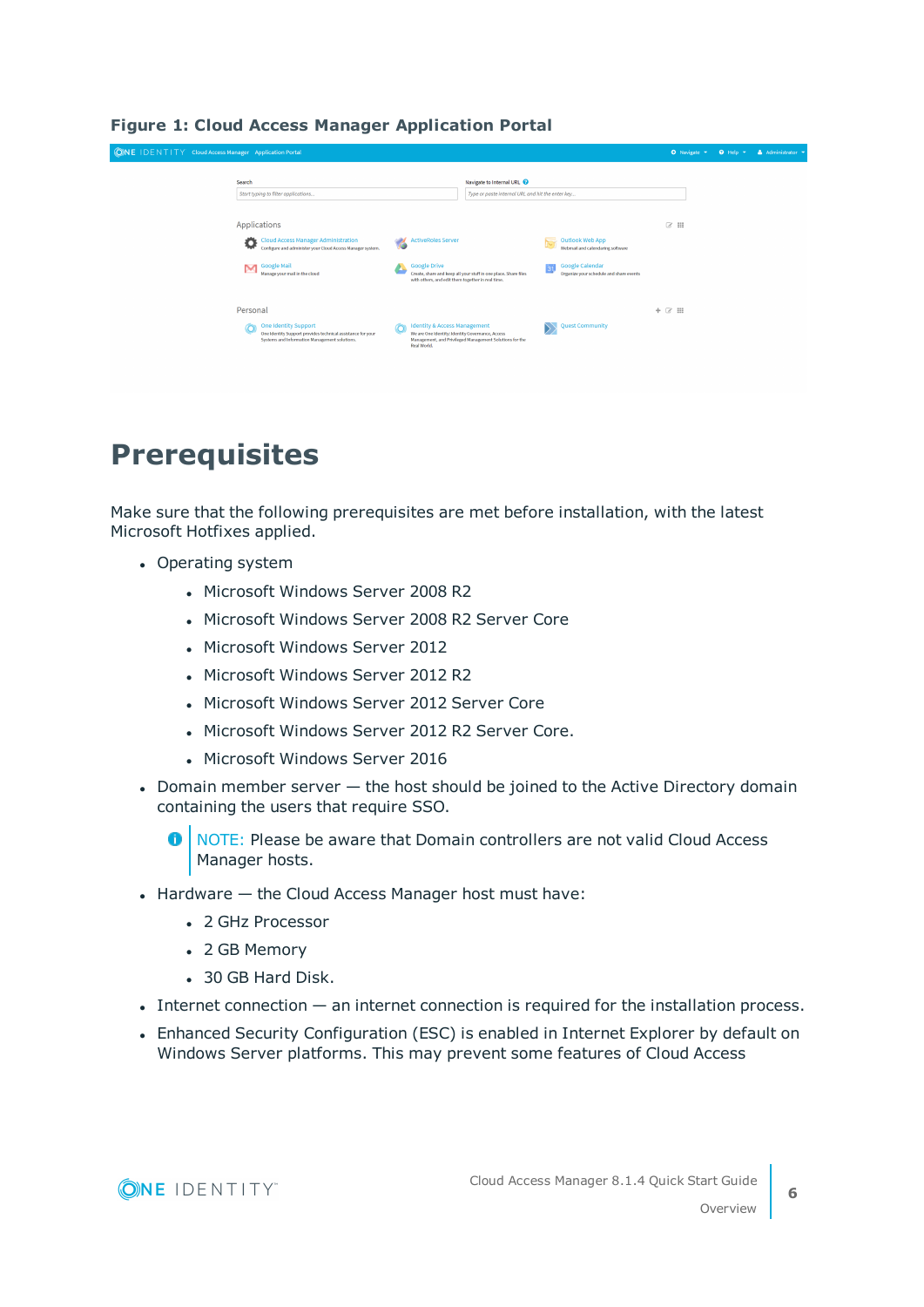Manager from functioning correctly. If you want to temporarily disable ESC, click the **Configure IE ESC** link in Windows Server Manager.

- If the browser on the Cloud Access Manager host is configured to use a proxy server, add the fully qualified domain name or IP address of the Cloud Access Manager host to the proxy's exceptions list to make sure that the Cloud Access Manager host is not proxied.
- On a Proof of Concept installation, port 10443 is used to host the user interface (UI) and Security Token Service (STS). Make sure that port 10443 is not already being used by another application, this port is only used internally on the host.
	- **O** NOTE: For a full list of installation prerequisites and additional software installed automatically during the **Autorun**, please refer to the *One Identity Cloud Access Manager Installation Guide*.

## <span id="page-6-0"></span>**Installing Cloud Access Manager**

### *To install Cloud Access Manager*

- 1. Start the **Autorun** and navigate to the **Install** section.
	- NOTE: The **Autorun** cannot be used to install Cloud Access Manager on hosts running the Server Core installation option of Microsoft Windows Server. You must run the installer files directly from the command line.
- 2. Click **Install** on the **Cloud Access Manager IIS Components**.
- 3. Accept the license agreement. Click **Next**.
- 4. Click **Proof of Concept Installation**.
- 5. Click **Install** to deploy the components required for Cloud Access Manager.
	- 0 NOTE: Cloud Access Manager requires Microsoft .NET framework version 4.5. If this is not already installed on the host, the installer will download and install .NET framework from the Internet. Alternatively, an offline .NET 4.5 installer is available from the Cloud Access Manager Autorun, which you can install before Cloud Access Manager.
- 6. When the installation is complete, click **Launch** to start the configuration wizard.
	- $\bigcirc$  NOTE: The configuration wizard may take a few moments to open when accessed for the first time; this is due to Internet Information Services (IIS) initializing and starting the web applications. Please wait until Internet Explorer opens and displays the Cloud Access Manager Welcome page.
- 7. When the configuration wizard has loaded, click **Next**.

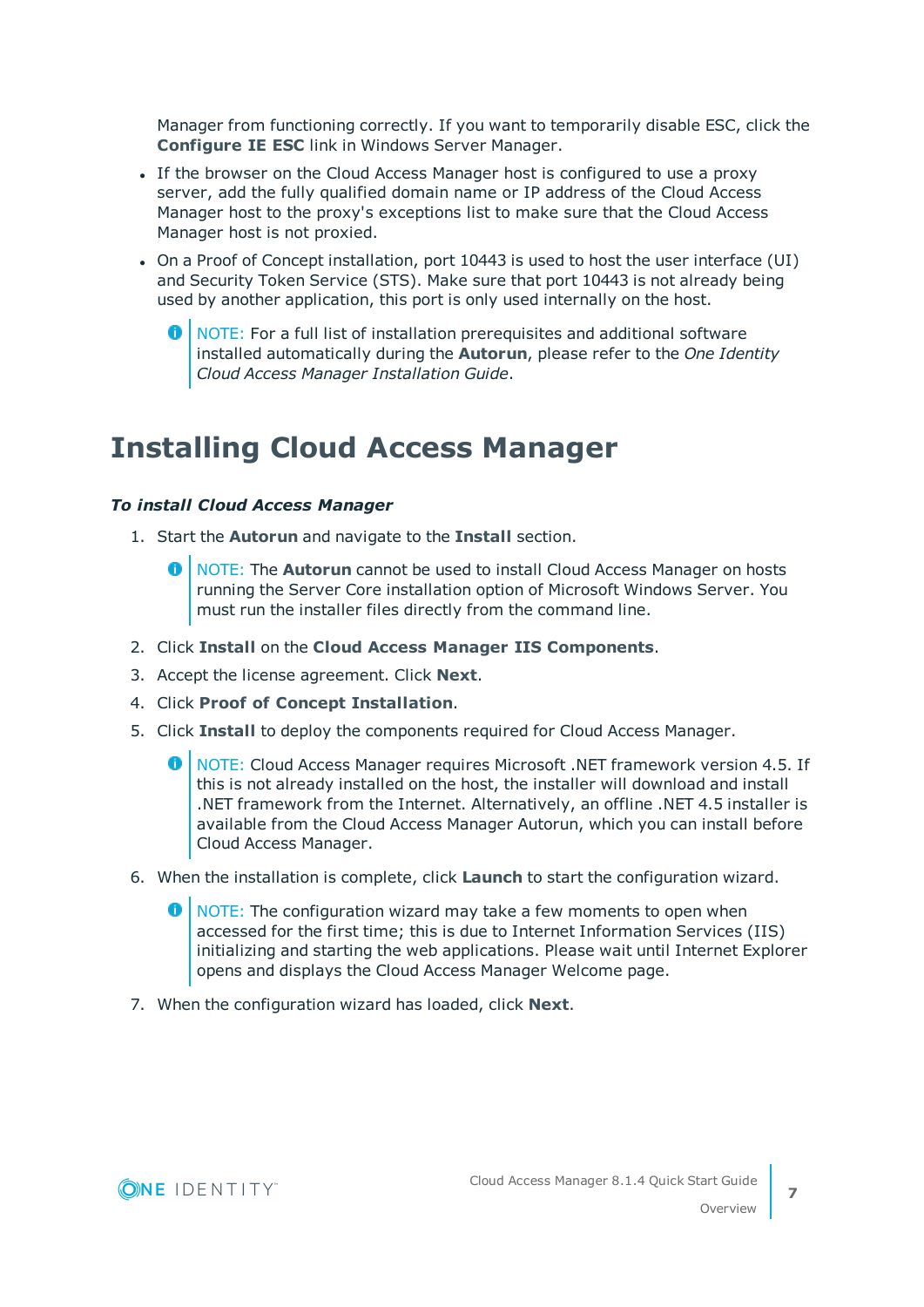|                                 | <b>Cloud Access Manager</b>                                                                                                                                                                                                      |  |
|---------------------------------|----------------------------------------------------------------------------------------------------------------------------------------------------------------------------------------------------------------------------------|--|
| > Welcome<br>Password<br>Finish | Welcome to Cloud Access Manager<br>We will now ask you a few questions to configure your Cloud Access Manager installation. If you need to close this configuration wizard, you can return<br>later to continue from that point. |  |

- 8. Enter a fallback password in the **Password** and **Confirm password** fields. You can use this password to access the Cloud Access Manager Administration interface, using the fallback link in the Start Menu, in the event that Active Directory authentication is unavailable. Click **Next**.
- 9. Cloud Access Manager will now configure its required components. When the configuration is complete, click **Finish**.
	- $\bigcirc$  NOTE: For a full list of the steps required to deploy, backup, restore and upgrade a typical two host production installation of Cloud Access Manager, please refer to the *One Identity Cloud Access Manager Installation Guide*.

# <span id="page-7-0"></span>**Configuring the front-end authentication service**

When you have successfully installed the Cloud Access Manager software, the Cloud Access Manager Administration Console is displayed.

|                                                                                                        | <b>ONE IDENTITY</b> Cloud Access Manager Administration                                                                                                                                                                                                                                                                                                                                                                                                                                                                                                                                                                                                                                                                                             | $\Delta$ admin $\blacktriangledown$<br><b>@</b> About E Shortcuts<br>Status <b>Constant</b>                                                                                                                                                                         |
|--------------------------------------------------------------------------------------------------------|-----------------------------------------------------------------------------------------------------------------------------------------------------------------------------------------------------------------------------------------------------------------------------------------------------------------------------------------------------------------------------------------------------------------------------------------------------------------------------------------------------------------------------------------------------------------------------------------------------------------------------------------------------------------------------------------------------------------------------------------------------|---------------------------------------------------------------------------------------------------------------------------------------------------------------------------------------------------------------------------------------------------------------------|
| Home<br>Applications<br>Authenticators<br>Roles<br>Users<br>Licensing<br>Reports<br>Settings<br>Status | $\Box$ Applications<br>● Front-end Authentication<br>Add and configure applications that are available<br>Configure how users log in to Cloud Access<br>through Cloud Access Manager. Configure back-<br>Manager. Connect to Microsoft Active Directory<br>within your organization or to federated identity<br>end SSO methods, permissions and user<br>Applic:<br><b>Outstanding Tasks</b><br>The following tasks still need to be completed:<br>Set up a connection to Active Directory or a federated identity provider so your users can log in to Cloud Access<br><b>RC</b> RC<br>Manager.<br>Add some users to the "Admin" role. These users will be able to administer Cloud Access Manager without having to use<br>the fallback password. | $\overline{a}$<br>Notifications<br>A There are 3 outstanding tasks<br>×<br>o<br><b><i>B</i></b> Licensing<br>View a summary of your license and current<br>usage, or upload a new license to renew your<br>Cloud Access Manager installation.<br>Expires in 29 days |
|                                                                                                        | Set up your first application and add it to the Cloud Access Manager application portal.<br>Rol<br>Settings<br><b>III</b> Reports<br>View statistics and reports of Cloud Access Manager's stored data and<br>View and update settings to configure your Cloud Access Manager                                                                                                                                                                                                                                                                                                                                                                                                                                                                       | o<br>$C$ Status<br>Configured<br>camod.dom1.def.local<br>✔                                                                                                                                                                                                          |
|                                                                                                        | installation.<br>events.<br><b><i>C</i></b> View Reports<br>Configure Settings                                                                                                                                                                                                                                                                                                                                                                                                                                                                                                                                                                                                                                                                      |                                                                                                                                                                                                                                                                     |

Before users and administrators can login to Cloud Access Manager, you need to configure a front-end authentication method. Typically, this would involve configuring the Microsoft Active Directory authenticator to authenticate users to your corporate domain, but equally you could configure the SAML or WS-Federated authenticator to authenticate users to a



**8**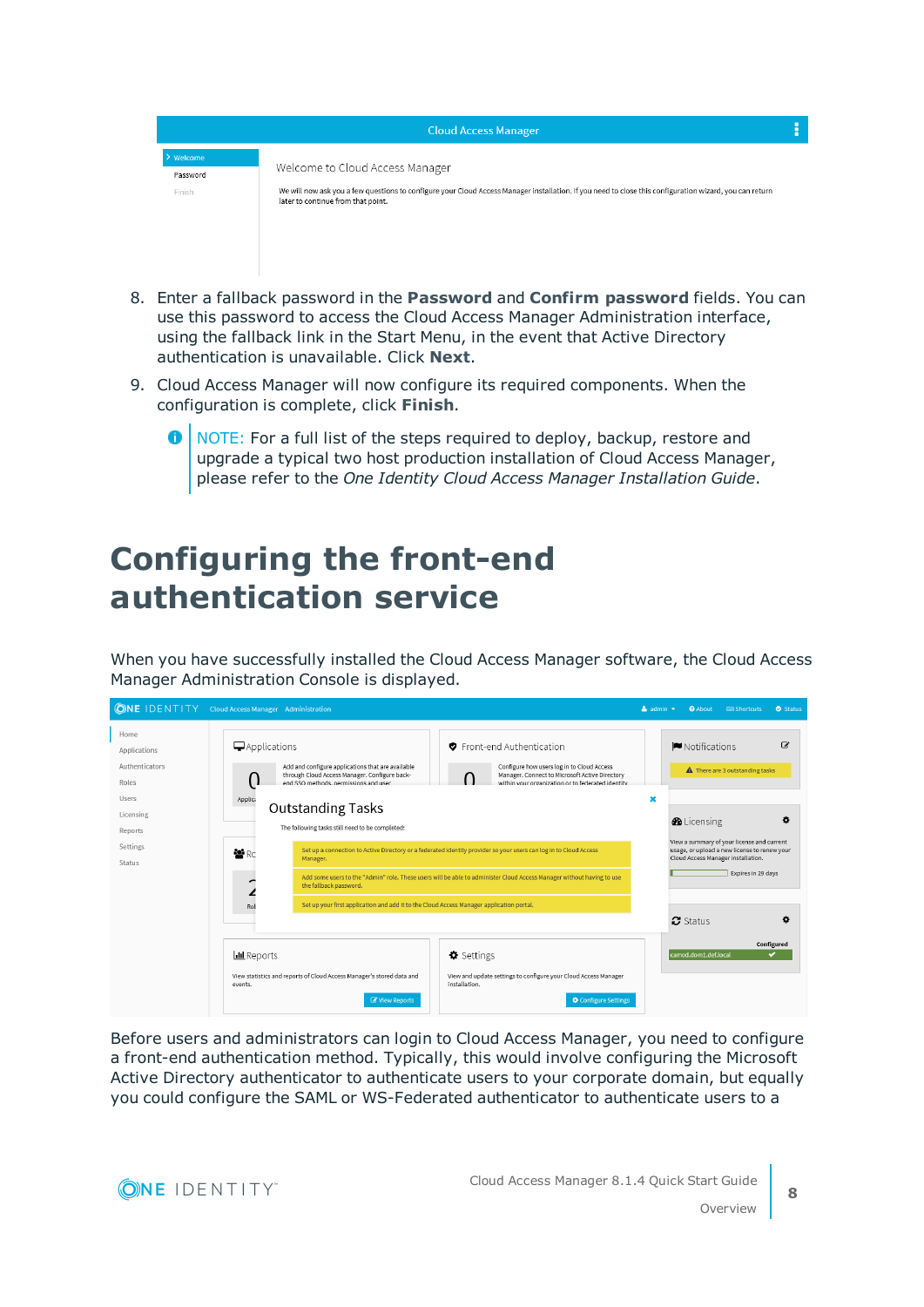different identity management system. This example will use the Active Directory authentication method to authenticate users and administrators accessing Cloud Access Manager.

## *To configure the front-end authentication service*

- 1. Click **Add New** within the **Front-end Authentication** section on the home page.
- 2. Select **Microsoft Active Directory**, then click **Next**.
- 3. Enter the username and password of a Windows domain account, and then click **Test Connection**. This will test that Cloud Access Manager can connect to the domain which has read access to all user and group objects in the forest. Usually, a regular user account belonging to the Domain Users group is sufficient. When successful, click **Next**.
- 4. On the **Primary Authentication** page, do not change any check box settings. Click **Next**.
- 5. On the **Two Factor Authentication** page, leave the **Two factor authentication mode** selection as **Don't use two factor authentication**. Click **Next**.
- 6. In the **Authenticator Name** field, enter the name that will be used to identify the authenticator within Cloud Access Manager, for example enter Active Directory, then click **Finish**.
- 7. You have now created the front-end authentication method. Click **Edit Roles**.
- 8. Before Cloud Access Manager administrators and users can login to Cloud Access Manager using their Active Directory credentials, you must define how the user and administrator roles are to be derived from Active Directory group membership.



- 9. Click **Admin**.
- 10. Click **+Add User**.
- 11. From **Rule Type** select **Include Selected user/Group**.

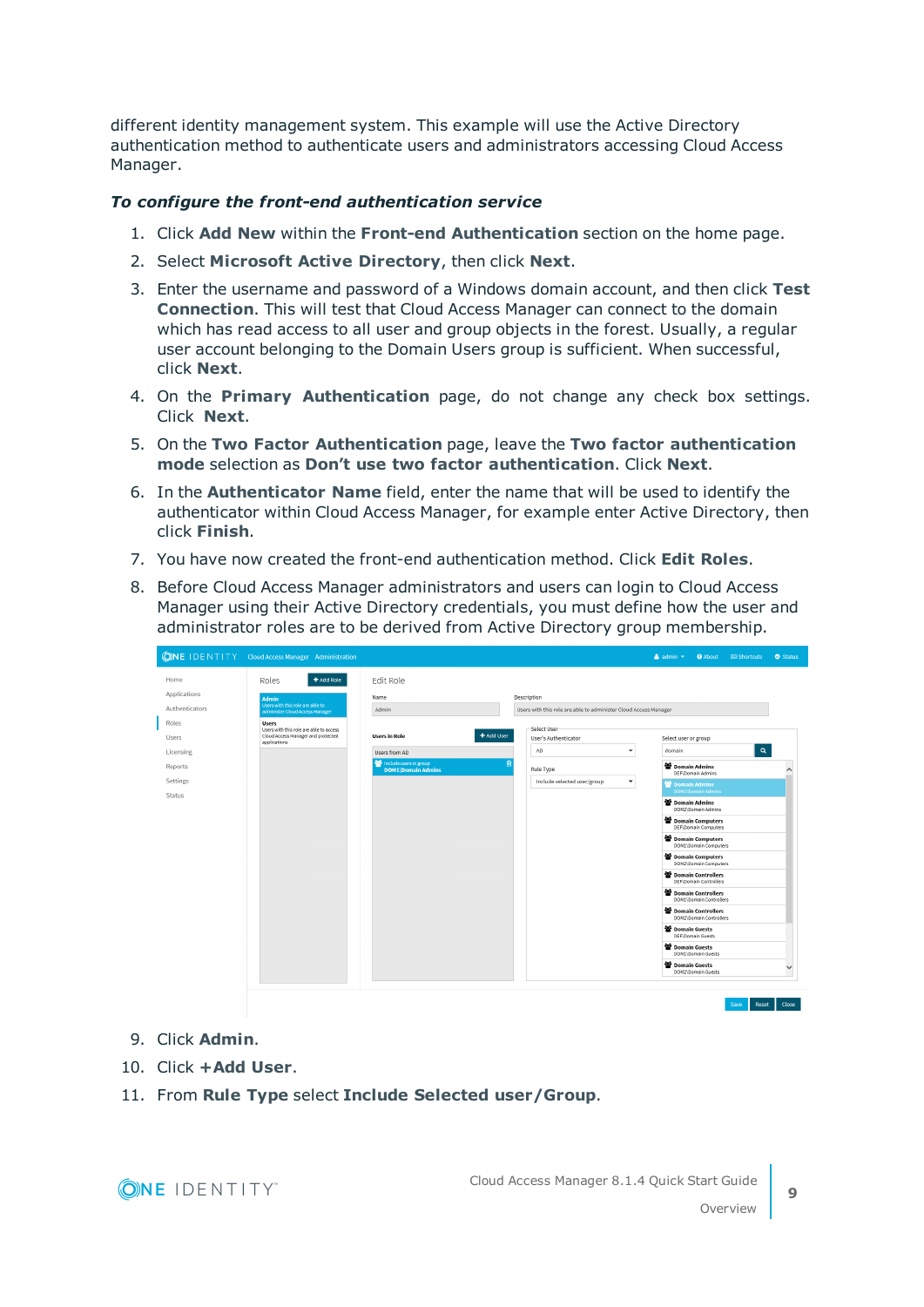- 12. In the **Select new user or group** text box, type **Dom**, then press **Enter** or click the magnifying glass.
- 13. Select the **Domain Admins** group from the list.
- 14. Click **Save**.
- 15. By default, all users are allowed access to Cloud Access Manager. If you want to restrict the set of users allowed access to Cloud Access Manager, click **Users** and follow step 15 through Step 20.
- 16. Click **Users**.
- 17. Click **+Add User**.
- 18. From **Rule Type** select **Include Selected user/Group**.
- 19. In the **Select new user or group** text box, enter the name of the user or group you want to add, then press **Enter** or click the magnifying glass.
- 20. Select the user or group from the list.
- 21. Click **Save**.
- 22. Click **Close** to return to the Cloud Access Manager Administration Console. The configuration is now complete. Cloud Access Manager administrators and users can now login to Cloud Access Manager using their Active Directory credentials.

For example, users who belong to the Active Directory Domain Admins security group can login and configure Cloud Access Manager, and Domain Users can login to the Cloud Access Manager portal using their Active Directory credentials.

# <span id="page-9-0"></span>**Configuring an application for single sign-on**

In this section we will demonstrate how to configure an Integrated Windows Authentication (IWA) application for Single Sign-On (SSO). We will use One Identity Active Roles as our example application, but the procedure is similar for any other IWA application.

## *To configure an IWA application for SSO*

- 1. Click **Add New** within the **Applications** section on the home page.
- 2. Click **Configure Manually**.

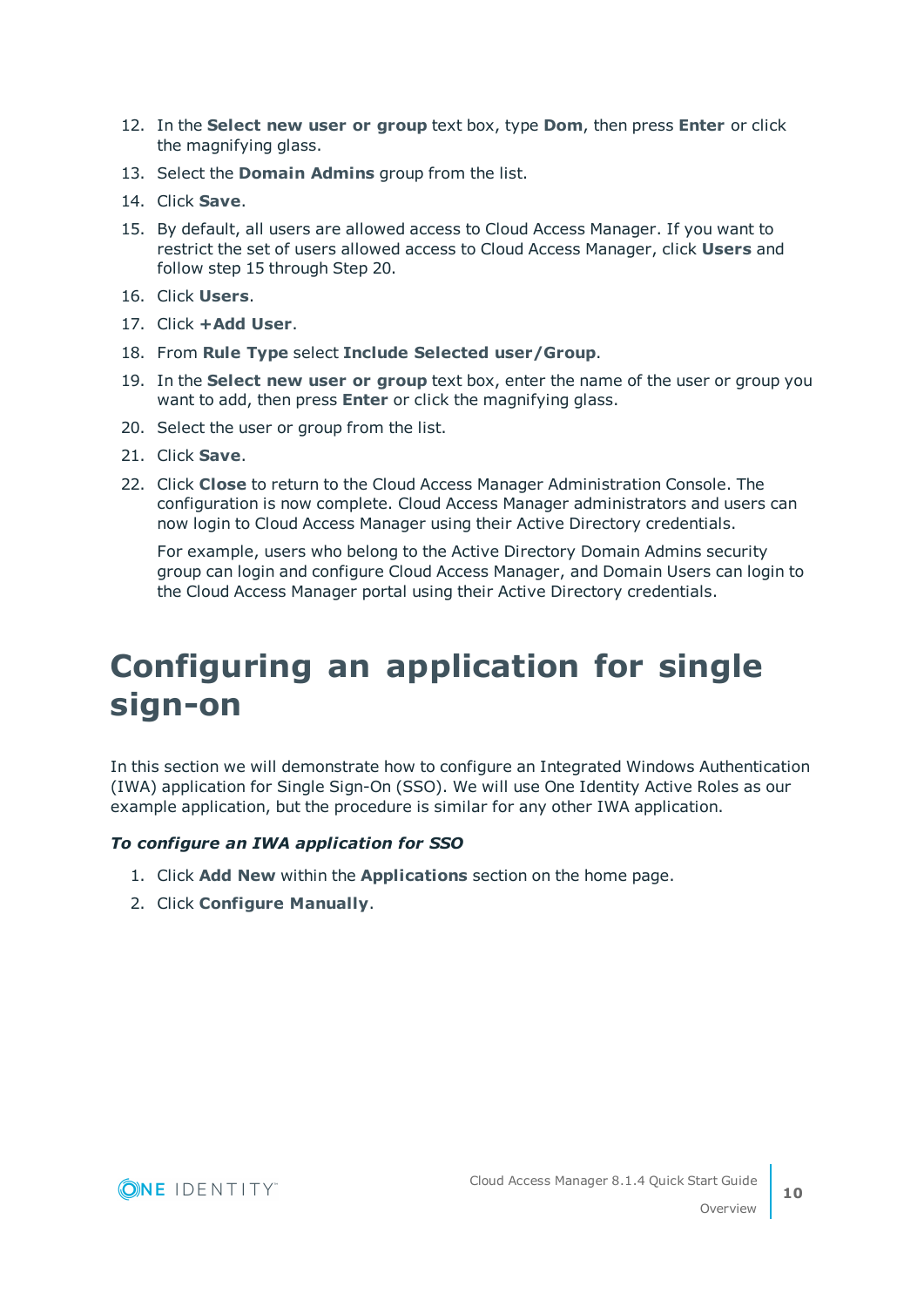| <b>Create Application</b> | Create a New Application                                                                                                                                                                                   | $\wedge$ |  |  |
|---------------------------|------------------------------------------------------------------------------------------------------------------------------------------------------------------------------------------------------------|----------|--|--|
|                           | Click the button below to create a new application by configuring it manually                                                                                                                              |          |  |  |
|                           | <b>Configure Manually</b>                                                                                                                                                                                  |          |  |  |
|                           | Create an Application Using a Template                                                                                                                                                                     |          |  |  |
|                           | Click on one of the templates below to create a new application based on a standard application template. Search below and use the templates<br>icons (view icons key) to find the template that you need. |          |  |  |
|                           | Search                                                                                                                                                                                                     |          |  |  |
|                           | ← Upload Template                                                                                                                                                                                          |          |  |  |
|                           | <b>Cisco Call Manager 7.1</b><br>Canvas<br>肩<br>Ξ<br>Open-source learning management system.<br>Cisco unified communications solution.                                                                     |          |  |  |
|                           | <b>Citrix Online</b><br><b>Dropbox For Business</b><br>₽<br>Store & share files in the cloud.<br>Online collaboration, access and support tools.                                                           |          |  |  |
|                           | $\blacksquare$<br><b>Google Apps</b><br><b>Microsoft Outlook Web App</b><br>Webmail and calendaring software.<br>Online office suite including documents and<br>e-mail.                                    |          |  |  |
|                           | Office 365<br>One Identity Cloud Access Manager<br>Secure single sign-on for the cloud and beyond.<br>Online office suite including Outlook and Word.                                                      |          |  |  |
|                           | One Identity Manager 6<br>One Identity Manager 7 Web Portal<br>目<br>Identity management solution that automates and<br>Identity management solution that automates and                                     |          |  |  |
|                           | Finish<br>Step 1 of 1<br>Back<br>Next                                                                                                                                                                      | Cancel   |  |  |

3. Select **Using Integrated Windows Authentication**, then click **Next**.

| <b>Application URLs</b>                                                                 |                                                                                                                                                                                          |
|-----------------------------------------------------------------------------------------|------------------------------------------------------------------------------------------------------------------------------------------------------------------------------------------|
| Cloud Access Manager needs to know the URL of the application in<br>order to proxy it.  | Some applications may have aliases to the main hostname. For<br>example, myapp.mycompany.com might also be accessible via<br>www.myapp.mycompany.com. Enter these hostname aliases here. |
| Application URL(s) (Omit the path component. You will enter paths<br>on the next page.) | Add Alias                                                                                                                                                                                |
| http://ars.prod.local                                                                   |                                                                                                                                                                                          |
| Add URL                                                                                 |                                                                                                                                                                                          |
|                                                                                         |                                                                                                                                                                                          |
|                                                                                         |                                                                                                                                                                                          |
|                                                                                         |                                                                                                                                                                                          |

- 4. Select the protocol used by the application and enter its fully-qualified domain name. Click **Next**.
	- $\bullet$ NOTE: You can obtain the protocol and fully-qualified domain name from the URL used to access the application. For example, if you normally access the application using https://ars.prod.local/ARServerAdmin, the protocol will be Secure HTTP (HTTPS) and ars.prod.local will be the fully-qualified domain name.

In order to perform SSO to a non-federated web application, Cloud Access Manager must proxy the HTTPS traffic between the browser and the application. When the application requests authentication credentials, the proxy automatically intercepts the request, retrieves the credentials from the user's Password Wallet and forwards them to the application.

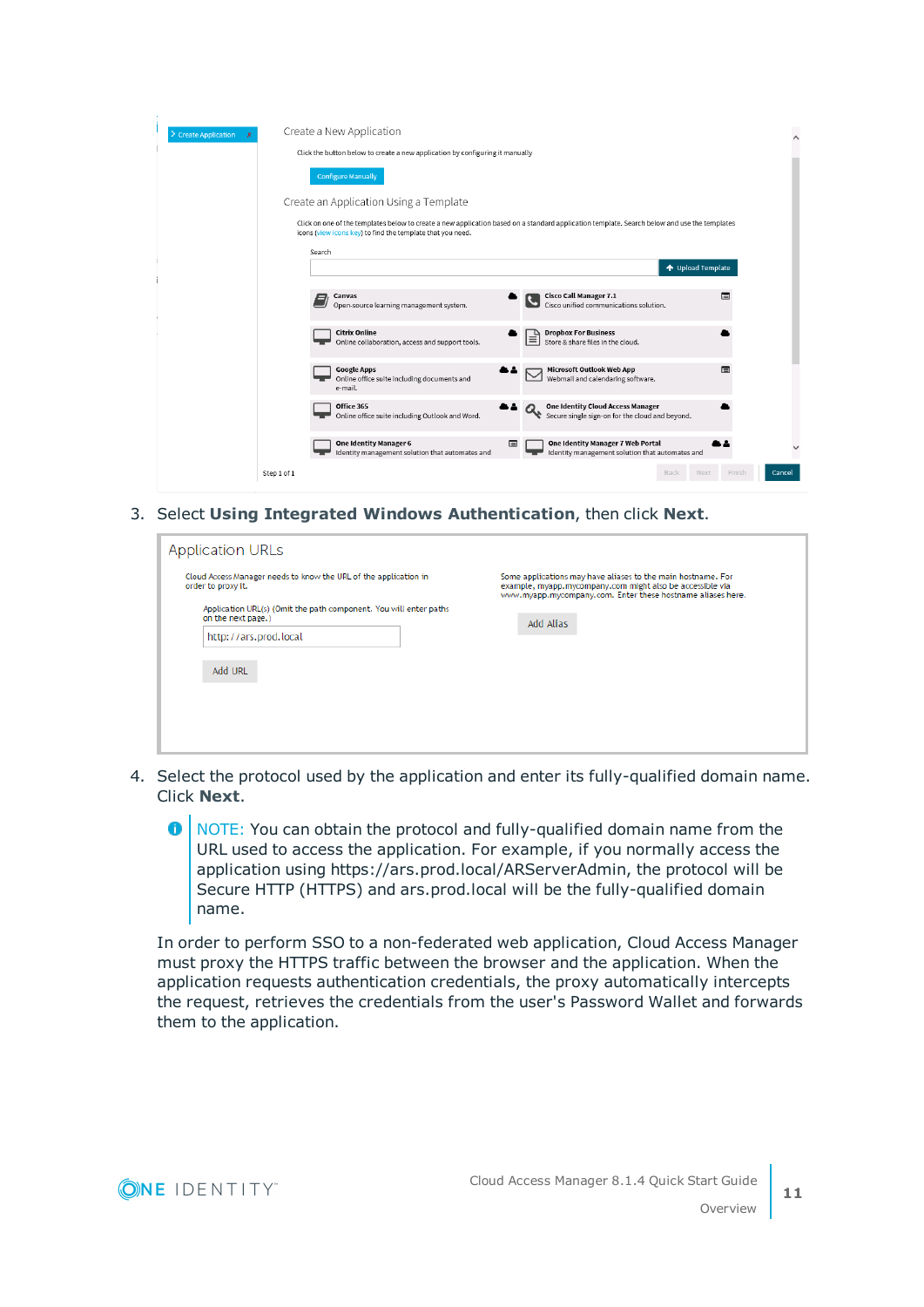To proxy the HTTPS traffic to the application, the user's browser must navigate to a proxy URL, which in turn maps to the real application URL. When the user clicks a link to the application on his application portal he is really clicking a link to the proxy service. Using the settings you provide, the proxy then relays incoming traffic to the correct application URL.

In a typical production scenario the proxy service is installed on a host in the perimeter network (DMZ). The application's public proxy URL is resolved to the IP address of the host on which the proxy service is installed.

When you install Cloud Access Manager in Proof of Concept mode the proxy component is automatically installed on the same computer as the other components. This means the application's proxy URL must resolve to the IP address of this Cloud Access Manager computer.

You can do this either by adding a canonical name (CNAME) entry to the Domain Name System (DNS) service your computer is using, or for testing on a single computer, you can add an entry to your computer's hosts file.

In this case, we will add an entry to our hosts file, %WINDIR%\system32/drivers/etc/hosts as follows:

*xxx.xxx.xxx.xxx* ars.webapps.democorp.com

Where *xxx.xxx.xxx.xxx* is the IP address of the Cloud Access Manager computer.

Now save this file.

5. Enter the application's proxy URL into the **Proxy URLs** page of the application wizard in Cloud Access Manager. Click **Next**.

| Proxy URLs                                                                                                                                                                                                                                                           |                                             |
|----------------------------------------------------------------------------------------------------------------------------------------------------------------------------------------------------------------------------------------------------------------------|---------------------------------------------|
| Configure how Cloud Access Manager should proxy the application URLs.                                                                                                                                                                                                |                                             |
| Configure Proxy URL for http://ars.prod.local                                                                                                                                                                                                                        | $\checkmark$                                |
| Enter the host fully qualified domain name where you want the application URL http://ars.prod.local to be proxied.<br>You must set up DNS for custom domains yourself. This includes any sub-domains of your Cloud Access Manager proxy URL (tell me more about DNS) |                                             |
| .dom1.def.local<br>https:// amermspwgen03                                                                                                                                                                                                                            |                                             |
| The following application paths will be proxied                                                                                                                                                                                                                      |                                             |
| http://ars.prod.local/ ARServerAdmin                                                                                                                                                                                                                                 | $\Box$ Allow advanced path rewriting $\Box$ |
| will be proxied at                                                                                                                                                                                                                                                   | Add Path                                    |
| https://amermspwgen03.dom1.def.local/ARServerAdmin                                                                                                                                                                                                                   |                                             |
|                                                                                                                                                                                                                                                                      |                                             |
|                                                                                                                                                                                                                                                                      |                                             |

 $\bigcirc$  NOTE: Make sure that the URL path is entered in the correct case. In the example, ARServerAdmin must be the URL path.

6. You will now see the **Permissions** page that enables you to control which users can access the application. By default, all Cloud Access Manager users have access to the application. You can restrict access to the application to users who belong to a particular role, but for this example, click **Next** to allow all users to access the application.

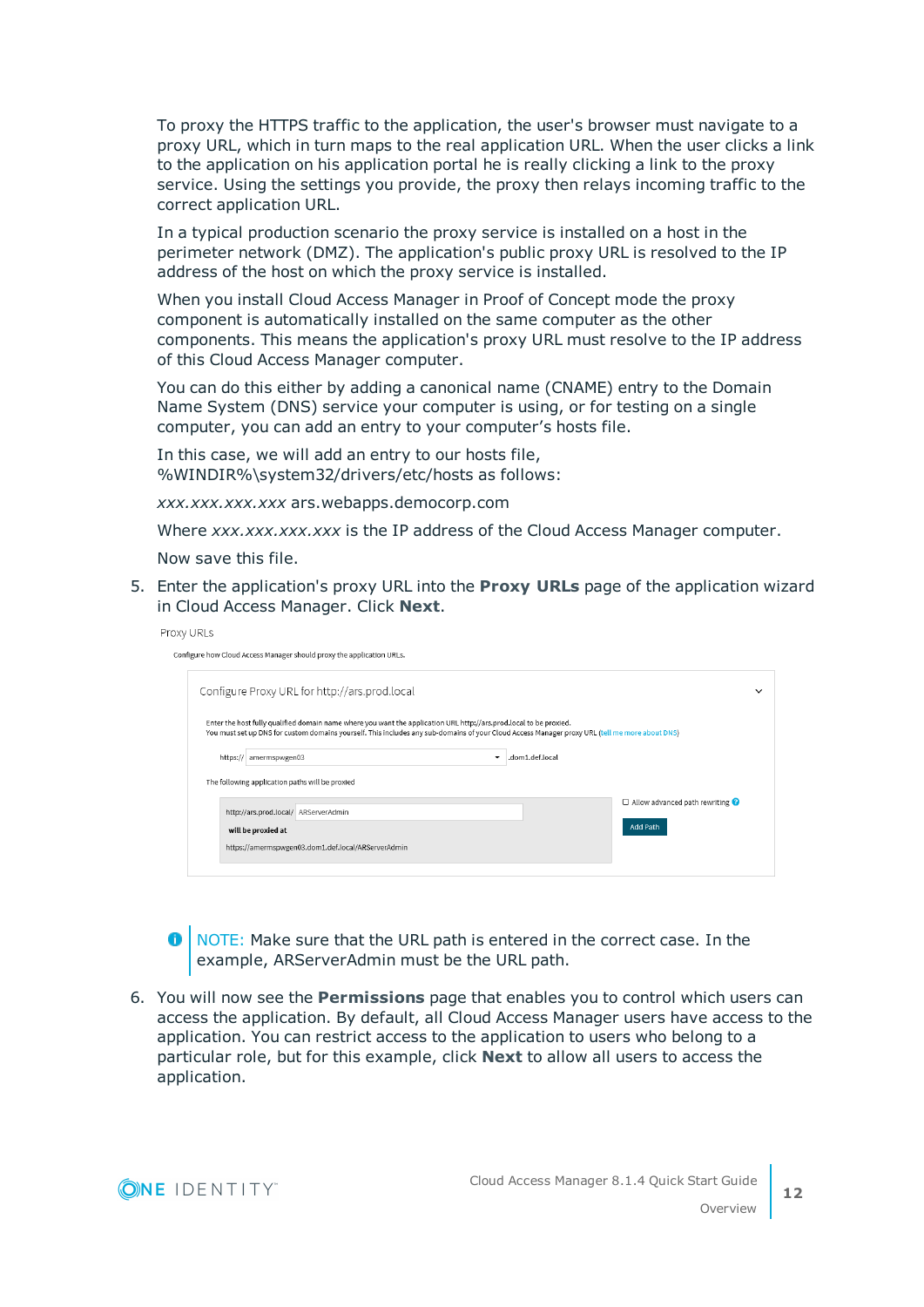- 7. Enter an **Application Name**, for example Active Roles Server. On this page you may also set whether the application uses the user's primary log in credentials. If this is set, the user will be logged into the application with the same credentials they use to log in to Cloud Access Manager. Click **Next**.
- 8. Configuration of the application is now complete. Click **Next**, and then click **Finish**.

### *To verify that the application is configured correctly*

- 1. Close Internet Explorer to end your Cloud Access Manager session.
- 2. Open the Cloud Access Manager Portal using the desktop shortcut **Cloud Access Manager Application Portal**.
- 3. Log in to the Cloud Access Manager Portal using a test user account defined in your Active Directory forest, and click the **Active Roles Server** application.
- 4. The first time a user launches this application through Cloud Access Manager, they will be prompted to enter their application username and password. These credentials will be saved in the Password Wallet, to open the Password Wallet, click the username in the top right of the screen. When the application is next launched, the saved credentials are automatically submitted to the application.
- 5. You are now automatically signed into One Identity ActiveRoles Server.

Configuration of SSO to One Identity ActiveRoles Server is now complete. For more information on configuring SSO for applications, please refer to the *One Identity Cloud Access Manager Configuration Guide*.